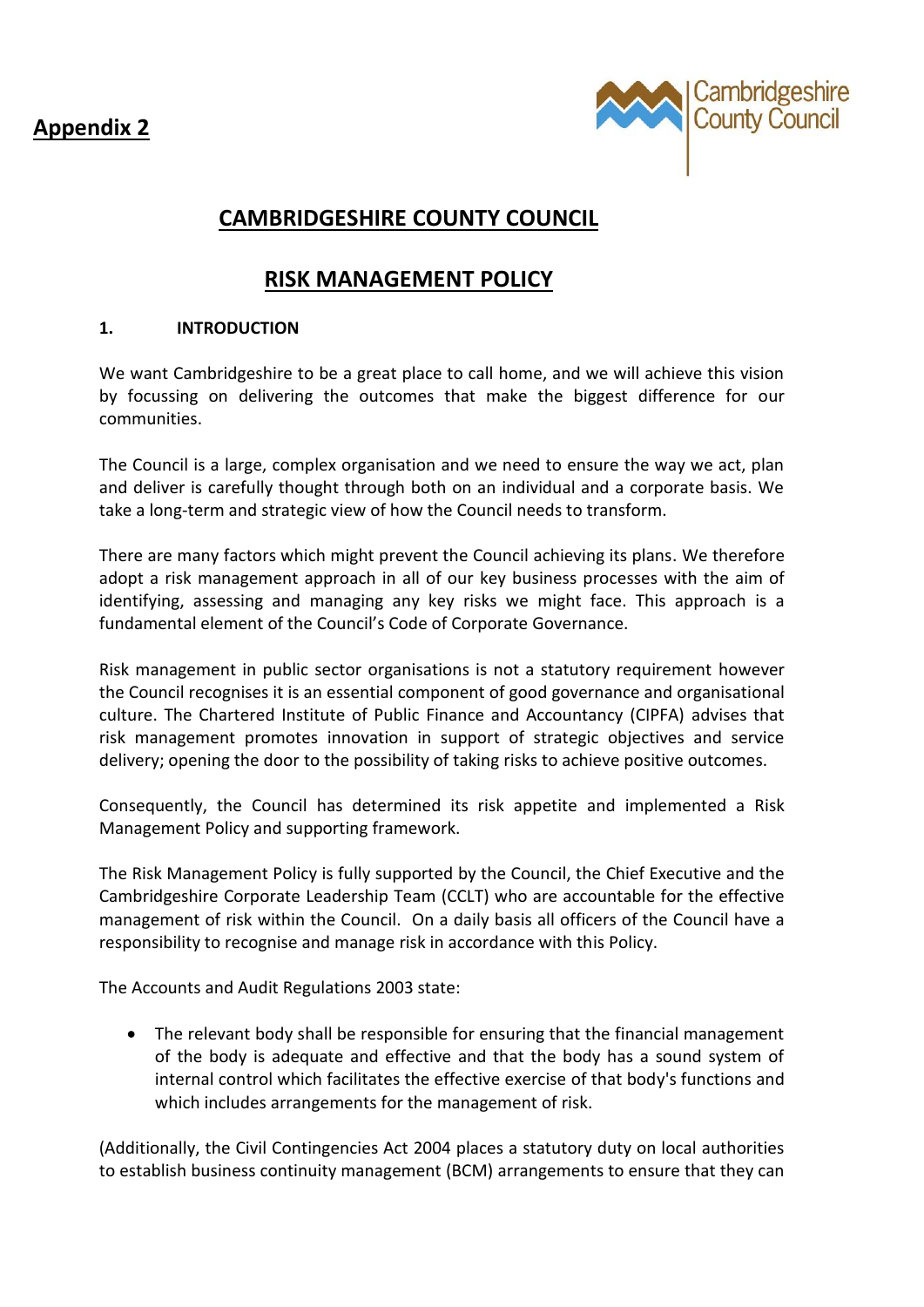continue to deliver business critical services if business disruption occurs. The Emergency [Planning Camweb site](https://cccandpcc.sharepoint.com/sites/CustomerDigitalServices) details the Council's approach to business continuity management which is a key aspect of effective risk management)

# **2. WHAT IS RISK?**

"A risk is an **uncertain** event which, should it occur, will have an effect on the achievement of objectives."

Risk management is the identification, assessement and prioritisation of risks followed by:

- The coordinated and economical application of resources to minimise, monitor and control the probability or impact of unfortunate events / threats
- To maximise the realisation of opportunities

# **3. RISK MANAGEMENT OBJECTIVE**

The Council will operate an effective system of risk management which will seek to ensure that risks which might impact upon the Council achieving its plans are identified and managed on a timely basis and in a proportionate manner.

### **4. RISK MANAGEMENT PRINCIPLES**

- The risk management process should be consistent and proportionate across the Council and result in timely information that helps informed decision making;
- Risk management should operate within a culture of transparency and openness where risk identification and risk escalation, as appropriate, are encouraged;
- Risk management arrangements should be dynamic, flexible and responsive to changes in the risk environment;
- When managing risk, the cost of any controls should be robustly assessed against the impact of the risk, i.e. the concept of proportionality;
- Risk management should be embedded in everyday business processes.

## **5. APPETITE FOR RISK**

As an organisation with limited resources it is not proportionate for the Council to seek to fully mitigate all of the risk it faces. The Council therefore aims to manage risk in a manner which is proportionate to the risk faced.

The Council has defined the maximum level of residual risk which it is prepared to accept as a maximum risk score of 15 as per the Scoring Matrix attached at Appendix A. The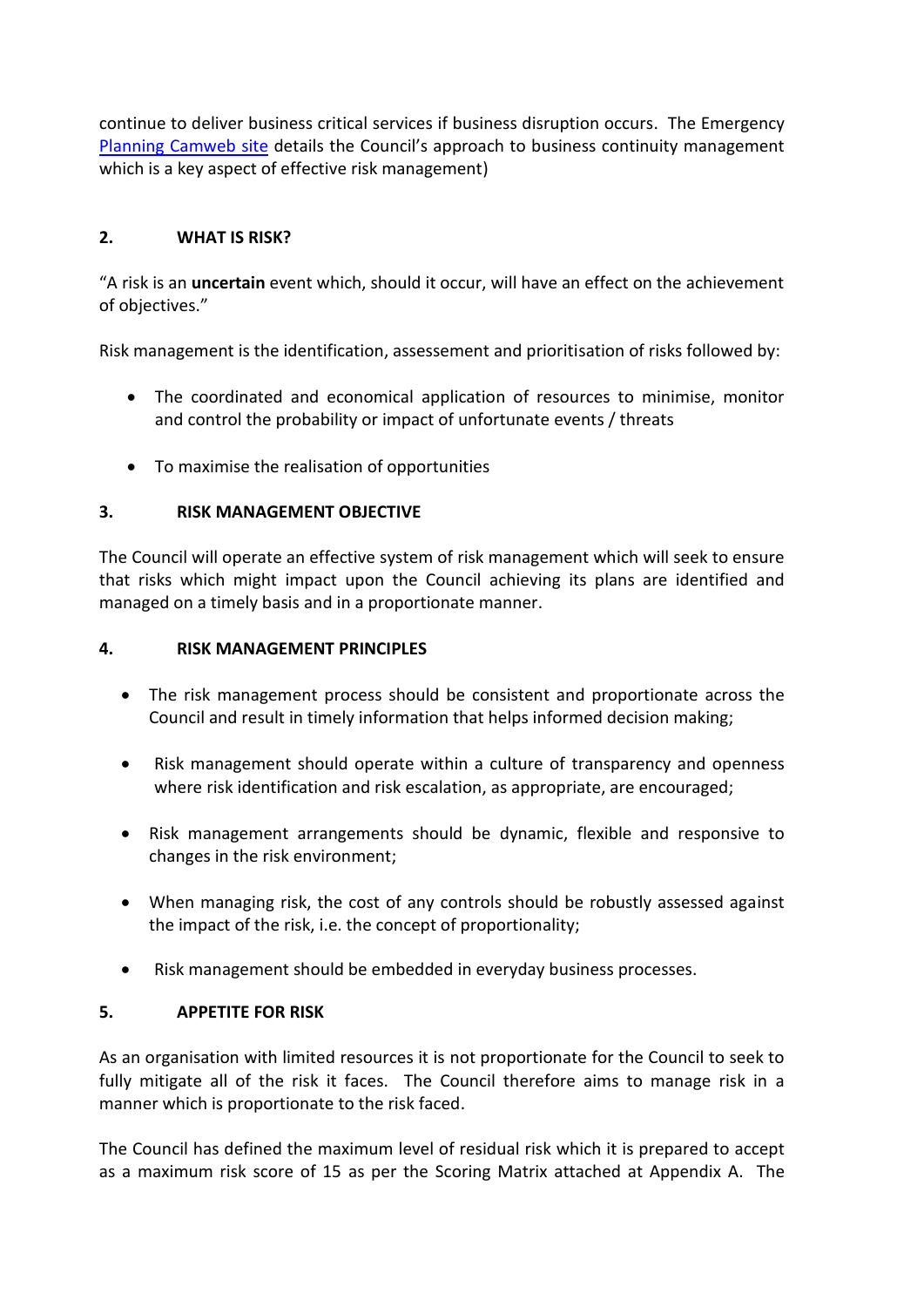matrix itself is supported by descriptors, over 5 elements, for the impact element of the risk at Appendix B. The impact score selected will be the highest score for any of the descriptor elements.

## **6. BENEFITS OF RISK MANAGEMENT**

- The identification of key risks which might prevent the achievement of the Council's plans. This allows timely and proportionate action to be taken to either prevent the risks occurring or to manage them effectively if they do occur.
- The development and delivery of robust and proportionate action plans, to streamline and strengthen the control environment and in turn, enhance the governance of the organization.
- To ensure that decision makers are fully aware of any key risk issues associated with proposals being considered at the point of decision making.
- To demonstrate openness and accountability to various regulatory bodies and stakeholders more widely, as well as an assurance to those charged with ensuring the effective governance of the organisation.

#### **7 RISK MANAGEMENT APPROACH**

The risk management approach adopted by the Council is based on identifying, assessing, managing and monitoring risks at all levels across the Council.

Detailed guidance on the application of the risk management approach is set out in the Council's Risk Management Procedures. The Procedure document can be located on Camweb at: [Risk Management | sharepoint.lgss.local](http://sharepoint.lgss.local/Pages/Risk-Management.aspx)

Additionally individual business processes, such as decision making and project management, should provide guidance on the management of risk within those processes.

## **8 RISK ESCALATION PROCESS**

Identified risks within directorate risk registers may need to be escalated for inclusion into the cambridgeshire corporate risk register. Risks will need to be escalated if:

- The risk remains red (above the agreed risk appetite) after all available mitigations have been implemented, and;
- The relevant director deems the risk to be a significant risk to the organisation as a whole

To escalate a risk to the cambridgeshire corporate risk register: first the relevant directorate management team must agree that the risk meets the escalation criteria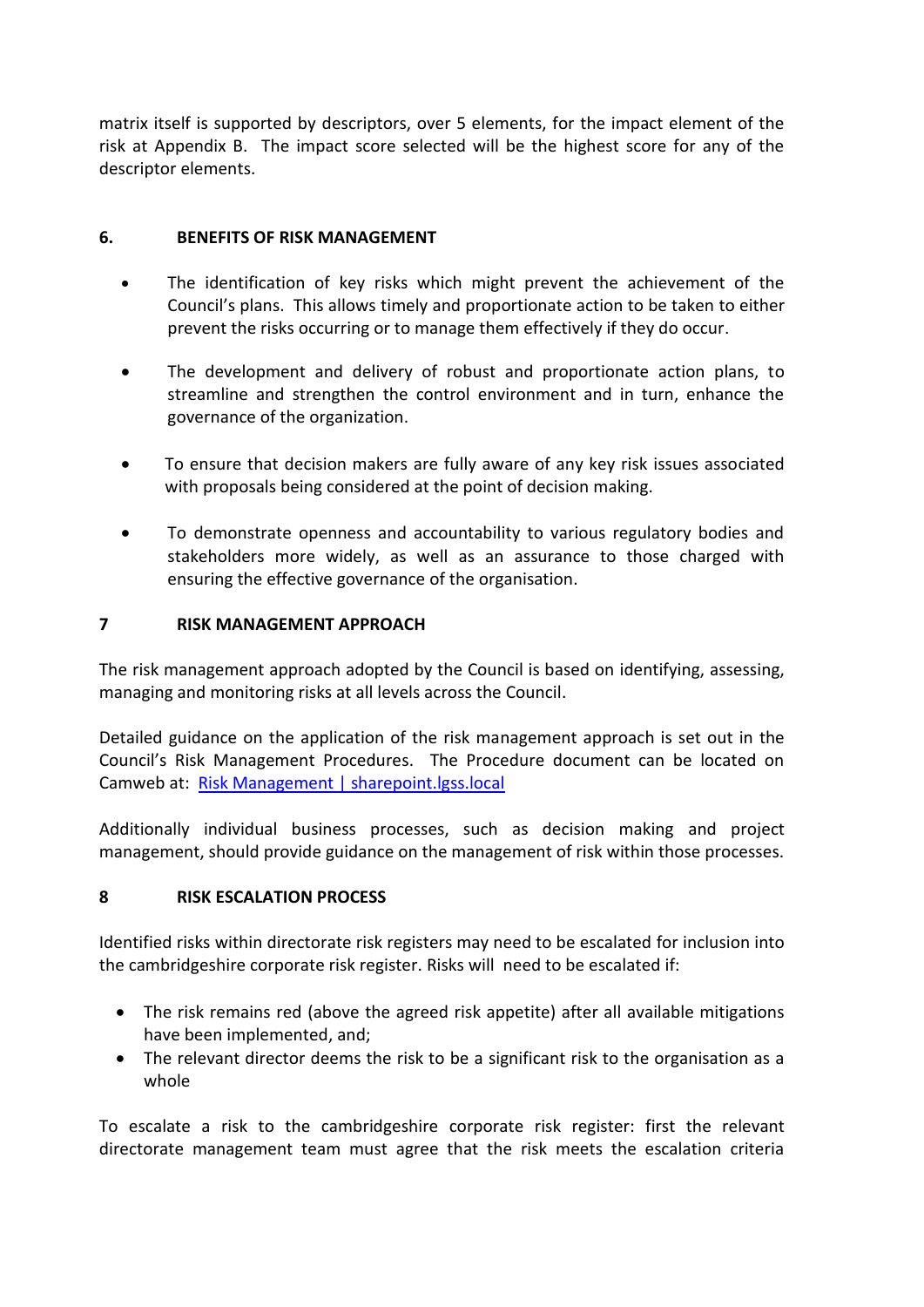above and recommend it goes forward to be included within the cambridgeshire corporate risk register.

In practice this will be the next available corporate leadership team (CLT) meeting and, if agreed, the relevant director will advise the Head of Audit & Risk of the new corporate risk to enable immediate updating of the risk management software and to ensure the new risk is monitored and reported in line with the risk management procedures.

A risk may be de-escalated from the cambridgeshire corporate risk register to directorate risk registers if CLT and Audit and Accounts Committee consider that the risk can be managed within a directorate's risk register.

Similarly, there may be times when a service level risk needs to be escalated to the directorate risk register. This should be managed through Directorate Management Team meetings.

## **9 TRAINING AND DEVELOPMENT**

The Council recognises that the effectiveness of its risk management approach will be dependant upon the degree of knowledge of the approach and its application by officers and councillors. This will be supported through the delivery of formal training programmes, risk workshops, briefings and internal communication channels.

#### **10 CONCLUSION**

Compliance with the risk management approach detailed in this policy will ensure that the key risks faced by the Council are recognised and effective measures are taken to manage them in accordance with the defined risk appetite.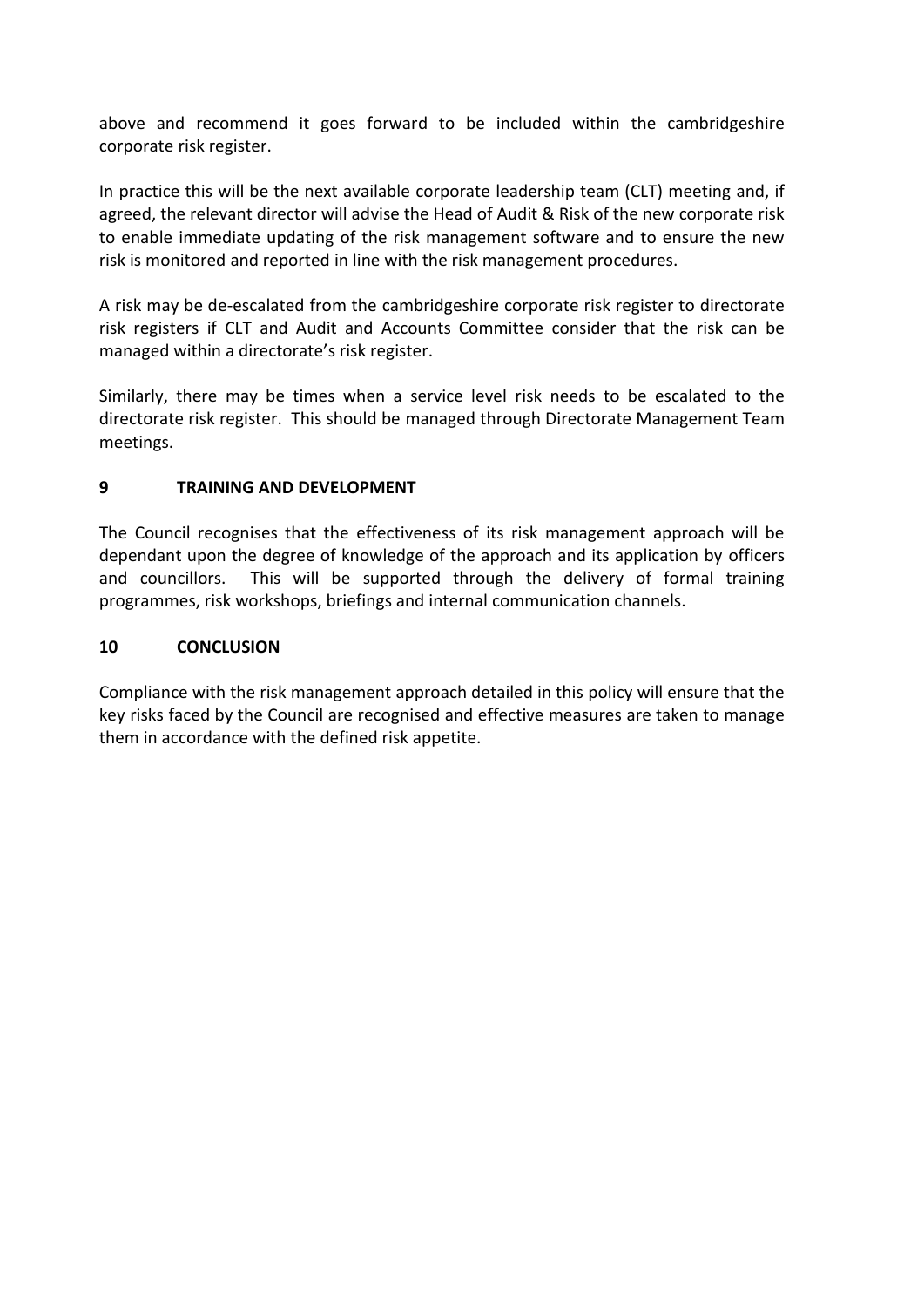#### **Appendix A**

#### **RISK MANAGEMENT SCORING MATRIX**

| <b>VERY HIGH</b>                   | 5                          | 10              | 15              | 20            | 25                 |
|------------------------------------|----------------------------|-----------------|-----------------|---------------|--------------------|
| <b>HIGH</b>                        | 4                          | 8               | 12              | 16            | 20                 |
| <b>MEDIUM</b>                      | 3                          | 6               | 9               | 12            | 15                 |
| <b>LOW</b>                         | $\overline{2}$             | 4               | 6               | 8             | 10                 |
| <b>NEGLIGIBLE</b>                  | $\mathbf{1}$               | $\overline{2}$  | 3               | 4             | 5                  |
| <b>IMPACT</b><br><b>LIKELIHOOD</b> | <b>VERY</b><br><b>RARE</b> | <b>UNLIKELY</b> | <b>POSSIBLE</b> | <b>LIKELY</b> | <b>VERY LIKELY</b> |

Red: excess of Council's risk appetite action needed to redress, quarterly monitoring Amber: likely to cause the Council some difficulties quarterly monitoring Green: monitor as necessary